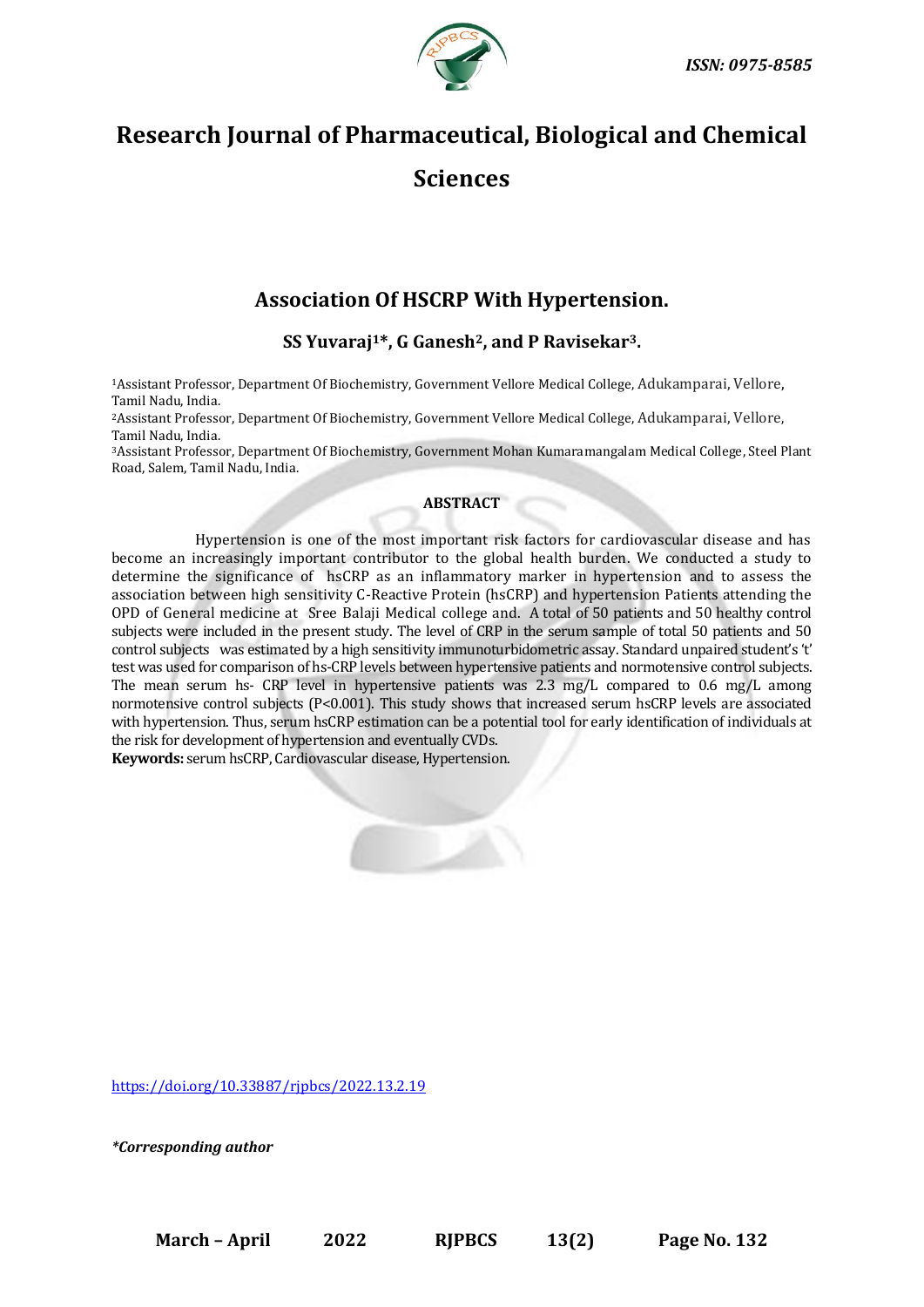

#### **INTRODUCTION**

Hypertension is one of the most important risk factors for cardiovascular disease and has become an increasingly important contributor to the global health burden [1, 2]. Hypertension is defined as a blood pressure above 140/90 mmHg, with the proportion climbing far higher in persons > 60 years of age [3, 4]. The risk factors for hypertension are only partly known, and accounts for the some of the deficiencies in current primary prevention strategies and in the design of new drugs for the management of this common condition. Recently, chronic low-grade inflammation has been identified as an integral part in the pathogenesis of vascular disease. Experimental data from atherosclerosis models have confirmed the importance of chronic low-grade inflammation in its development and progression [5, 6]. Indeed, several prospective clinical studies have shown that systemic chronic low-grade inflammation is associated with an increased risk of cardiovascular events and mortality [7-10].Clinical studies have demonstrated increased numbers of well recognized pro-inflammatory markers such as high sensitive Creactive protein [hsCRP] in patients with hypertension, even after adjustment for potential confounding factors [11]. Furthermore, elevated hsCRP levels have also been shown to be predictive for the development of hypertension in prehypertensive and normotensive patients [12, 13].In this context, it is proposed to conduct a study on these factors in the population in our area. Hence,the aim of this study is to find the link between inflammation and hypertension, as evidenced by the level of hsCRP in hypertensive patients.

#### **MATERIALS AND METHODS**

Patients attending the OPD of General medicine at Sree Balaji Medical college and Hospital for hypertension management were recruited for this study, with prior written informed consent. A total of 50 patients and 50 healthy control subjects were included in the present study and 3ml of blood samples collected and was estimated by a high sensitivity immunoturbidometric method.

#### **RESULTS AND DISCUSSION**

The level of CRP in the serum sample of total 50 patients and 50 control subjects was estimated by a high sensitivity immunoturbidometric assay. Standard unpaired student's 't' test was used for comparison of hs-CRP levels between hypertensivepatients and normotensive control subjects. The mean serum hs- CRP level in hypertensive patients was 2.3 mg/L compared to 0.6 mg/L among normotensive control subjects (P<0.001).This study shows that increased serum hsCRP levels are associated with hypertension. Thus serum hsCRP estimation can be a potential tool for early identification of individuals at the risk for development of hypertension and eventually CVDs.On comparison with normotensive control subjects, the hs-CRP levels vary significantly with hypertensives. Our study reveals a graded association between blood pressure and CRP elevation in people with hypertension. The statistical analysis was done by SPSS 16 package .The estimation of hs-CRP level in 50 patients and 50 control subjects, revealed significantly high level of hs-CRP (2.4 mg/L)in hypertensive patients compared to control subjects (hs-CRP 0.6mg/L, P<0.001). In the present study serum hs-CRP levels were estimated in hypertensive and normotensive control subjects, to evaluate any significant relationship between elevated serum hs-CRP levels and hypertension. Similar association between blood pressure (BP) and CRP levels were reported earlier by Blake et al. There are several potential mechanisms that may account for the observed relationship between blood pressure and CRP levels. Increased blood pressure may promote vascular inflammation by modulation of mechanical stimuli from pulsatile blood flow. Cyclic strain has been shown to increase the expression of soluble intercellular adhesion molecule-1(sICAM-1) and vascular cell adhesion molecule-1(VCAM-1) by endothelial cells (14) and also upregulate the secretion of monocyte chemoattractant protein-1 (MCP-1) that promote monocyte adhesion to endothelium.

Furthermore, elevated blood pressure is also known to promote generation of reactive oxygen species (ROS) as evident from a study where a significant correlation was observed between levels of CRP and mononuclear oxidative stress (15). In the light of present findings and from several other studies we hypothesize that hypertension per se may lead to multiple inflammatory stimuli at the vessel wall which in turn promote the production of a number of pro inflammatory cytokines such as tumor necrosis factorα (TNF-α), interleukin-6 (IL-6) and CRP as a defense against injurious factors. Inflammation, common in hypertensives, decreases endothelium dependent relaxation, possibly by decreased capacity of the endothelium to generate vasodilatory factors, particularly nitric oxide (NO) which inturn raises blood

**March – April 2022 RJPBCS 13(2) Page No. 133**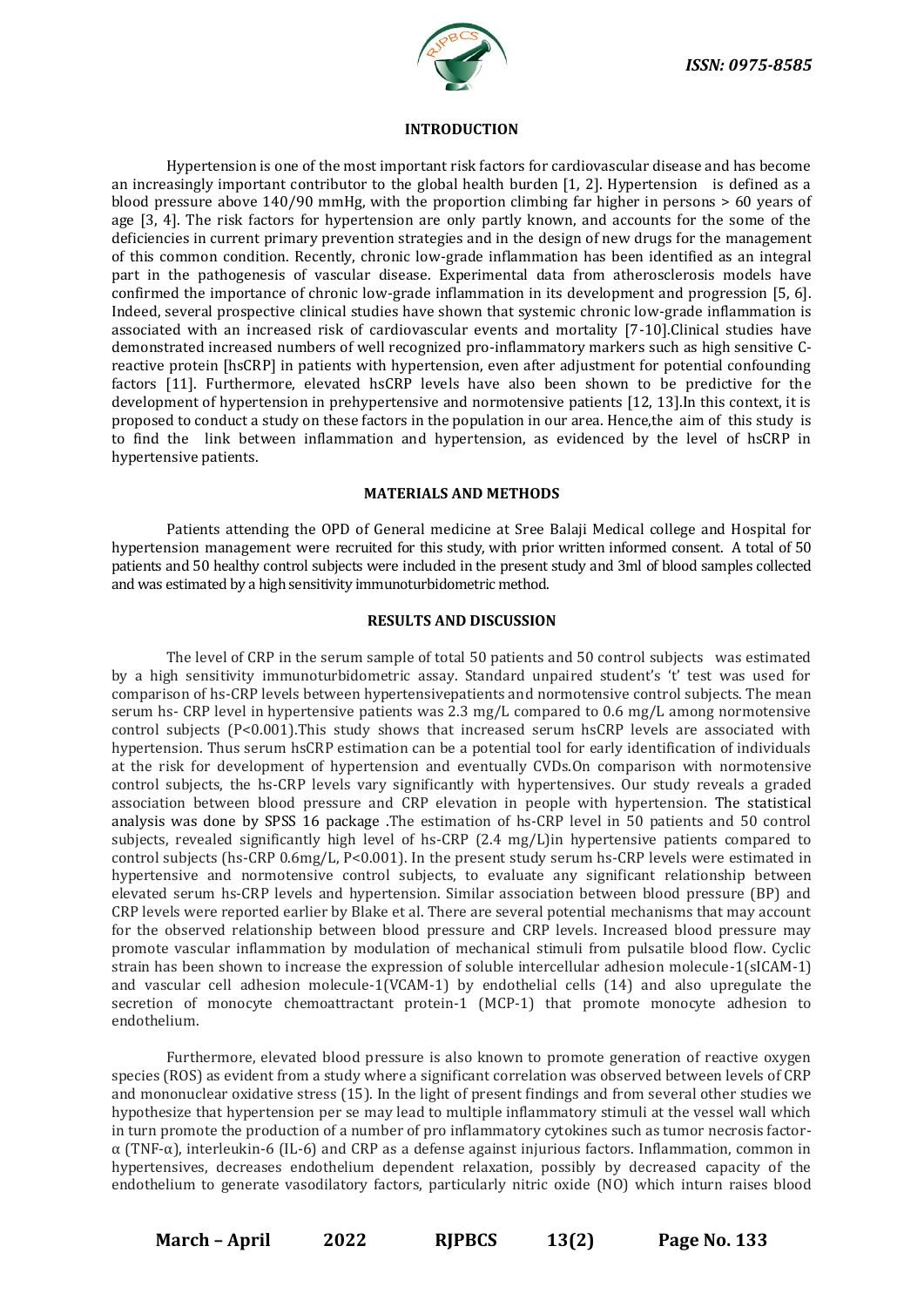

pressure. This is substantiated by several studies which have shown inflammatory markers such as CRP as an independent determinant of endothelium dependent vascular function among patient with coronary heart disease (CHD) and this situation may also exist in patients with hypertension (16). CRP inhibits formation of nitric oxide by endothelial cells which in turn promote vasoconstriction, leukocyte adhesion, platelet activation, oxidation and thrombosis. Moreover, high levels of CRP may upregulate angiotensin receptors and enhance expression of plasminogen activator inhibitor-1 by endothelial cells (17). Both these changes could raise blood pressure and promote atherogenesis.

Our findings are in agreement to that reported by Sesso et al, who also have shown a link between elevated CRP and increased risk of developing hypertension in a cohort study, including people with baseline blood pressure in prehypertensive range. Possible mechanisms for this association being oxidative stress and interaction with adhesion molecules, plasminogen activator inhibitor-1 and low density lipoprotein cholesterol (LDL-C) uptake (18). The findings of the present study, therefore suggest the estimation of CRP levels as an essential / potential tool for early identification of individuals at risk for development of hypertension and eventually cardiovascular diseases.

Glucose, urea and creatinine results naturally show no much significant difference between the cases and controls as the cases are chosen applying the exclusion criteria i.e no diabetes, no renal cases.

In conclusion, the above results suggest that increased serum hsCRP levels are associated with hypertension in people of this area attending Sree Balaji Medical college and Hospital. Thus serum hsCRP estimation can be a potential tool for early identification of individuals at the risk for development of hypertension and eventually CVDs.

|          | N  | Mean | <b>Std.Deviation</b> | <b>T-value</b> | P-value      |
|----------|----|------|----------------------|----------------|--------------|
| Cases    | 50 | 2.39 | 0.26                 | 37.5           | 0.000<br>Sig |
| Controls | 50 | 0.63 | 0.19                 |                |              |





# **Figure 1: Comparison of hsCRP Levels in Cases and Controls**

High sensitive C reactive protein was significantly elevated in hypertensives compared with the controls.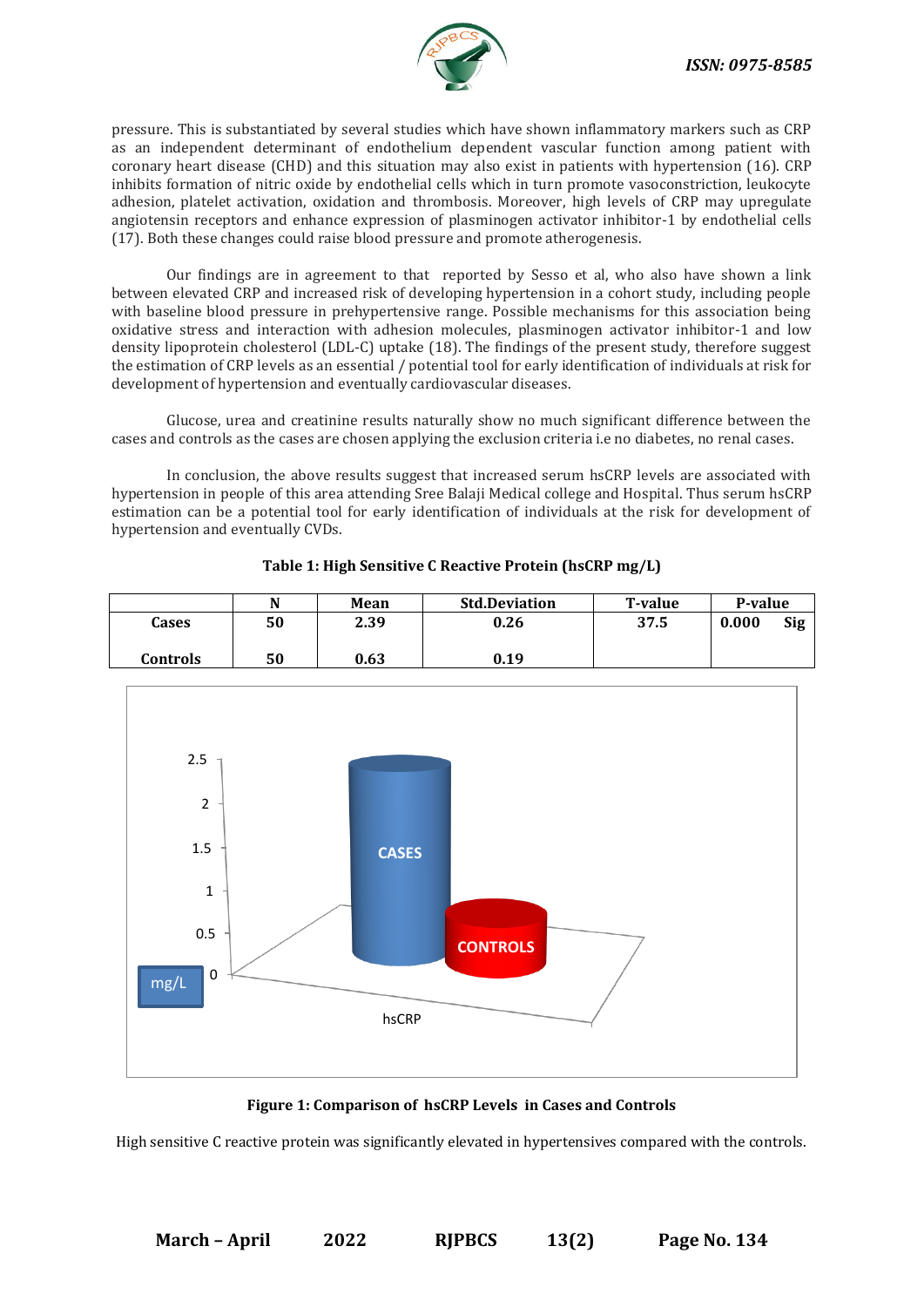

## **Table 2: FBS**

| FBS(mg/dl)         | <b>MEAN</b> | <b>STD.DEVIATION</b> | <b>T-VALUE</b> | <b>P-VALUE</b> |
|--------------------|-------------|----------------------|----------------|----------------|
| 50<br><b>CASES</b> | 96.9        | 14.5                 |                |                |
|                    |             |                      | 0.8            | $.424$ (NS)    |
| <b>CONTROL 50</b>  | 95          | 8.2                  |                |                |



There in no significance in FBS levels of cases as well as controls of the study.

There in no significant difference in FBS levels of cases and controls of the study.

| Table 3: Urea (mg/dl) |  |  |
|-----------------------|--|--|
|                       |  |  |

|                 | N  | <b>MEAN</b> | STD.<br><b>DEVIATION</b> | <b>T-VALUE</b> | <b>P-VALUE</b> |
|-----------------|----|-------------|--------------------------|----------------|----------------|
| <b>CASES</b>    | 50 | 28.1        | 6.5                      |                |                |
|                 |    |             |                          | 0.3            | 0.7            |
| <b>CONTROLS</b> | 50 | 27.7        | Ε ?<br>ے ر               |                |                |



There is no significant difference in urea levels of patients as compared with the controls involved in the study.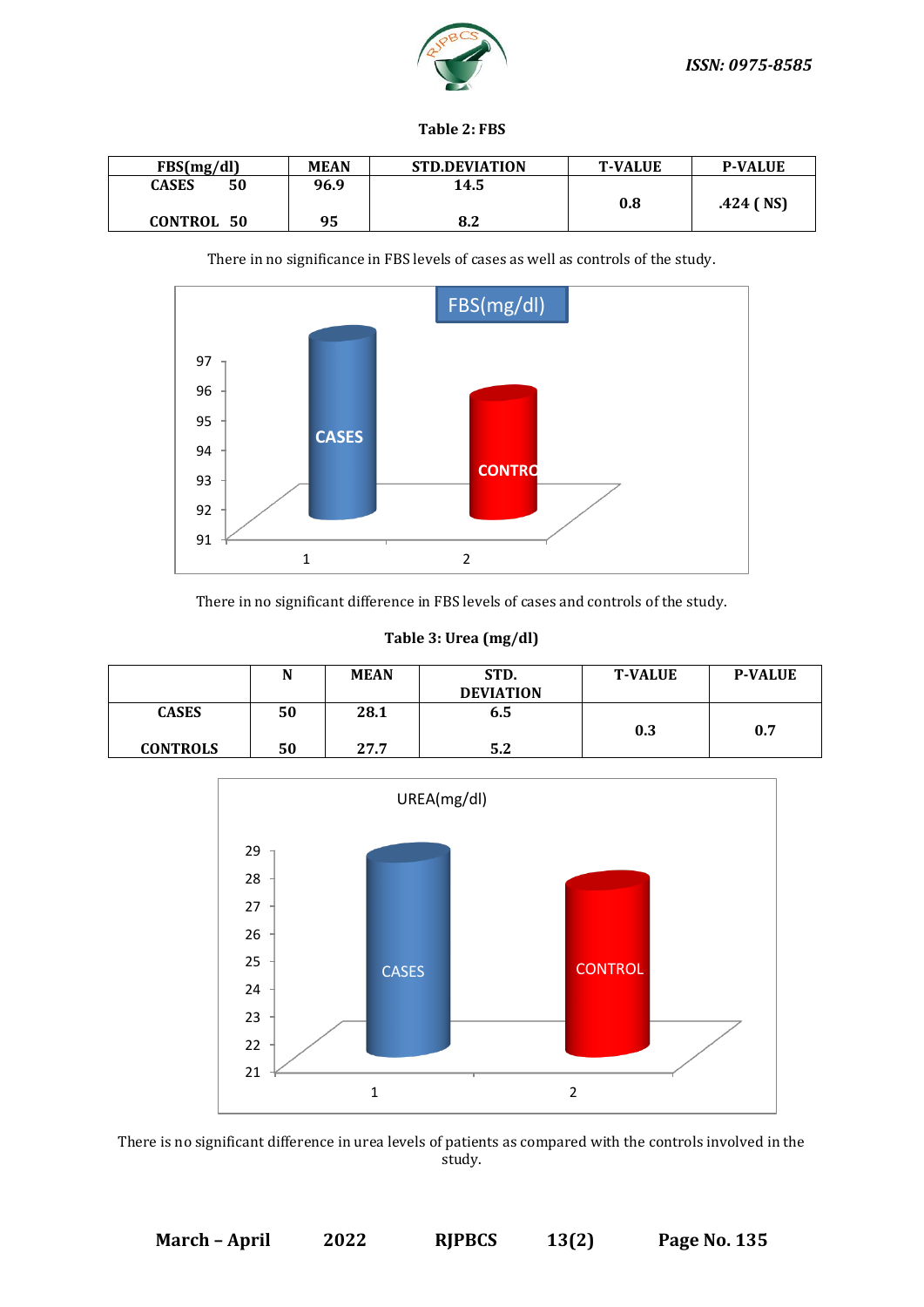

# **Table 4: Creatinine (mg/dl)**

|                | N  | <b>MEAN</b> | <b>STD</b>       | <b>T-VALUE</b> | <b>P-VALUE</b> |
|----------------|----|-------------|------------------|----------------|----------------|
|                |    |             | <b>DEVIATION</b> |                |                |
| <b>CASES</b>   | 50 | 0.88        | 0.119            |                |                |
|                |    |             |                  | 37.5           | 0.50           |
| <b>CONTROL</b> | 50 | 0.87        | 0.118            |                |                |



There is no significant difference in creatinine levels of compared with the controls involved in the study.

#### **Table 5: Lipid Profile.**

### **There was no much change in lipid profile of the cases as compared to controls and the values are illustrated below:**

|                | group   | N  | Mean   | Std.<br><b>Deviation</b> | Std. Error<br>Mean |
|----------------|---------|----|--------|--------------------------|--------------------|
| <b>TOT CHO</b> | case    | 50 | 166.54 | 30.059                   | 4.251              |
|                | control | 50 | 99.76  | 13.996                   | 1.979              |
| <b>TGL</b>     | case    | 50 | 157.30 | 55.730                   | 7.881              |
|                | control | 50 | 102.26 | 19.575                   | 2.768              |
| <b>HDL</b>     | case    | 50 | 43.10  | 4.161                    | .588               |
|                | control | 50 | 42.32  | 8.097                    | 1.145              |
| <b>LDL</b>     | case    | 50 | 90.98  | 25.739                   | 3.640              |
|                | control | 50 | 33.82  | 9.169                    | 1.297              |
| <b>VLDL</b>    | case    | 50 | 32.02  | 10.215                   | 1.445              |
|                | control | 50 | 20.84  | 4.950                    | .700               |
| <b>RATIO</b>   | case    | 50 | 3.854  | .8401                    | .1188              |
|                | control | 50 | 2.286  | .3574                    | .0505              |

# **Group Statistics**